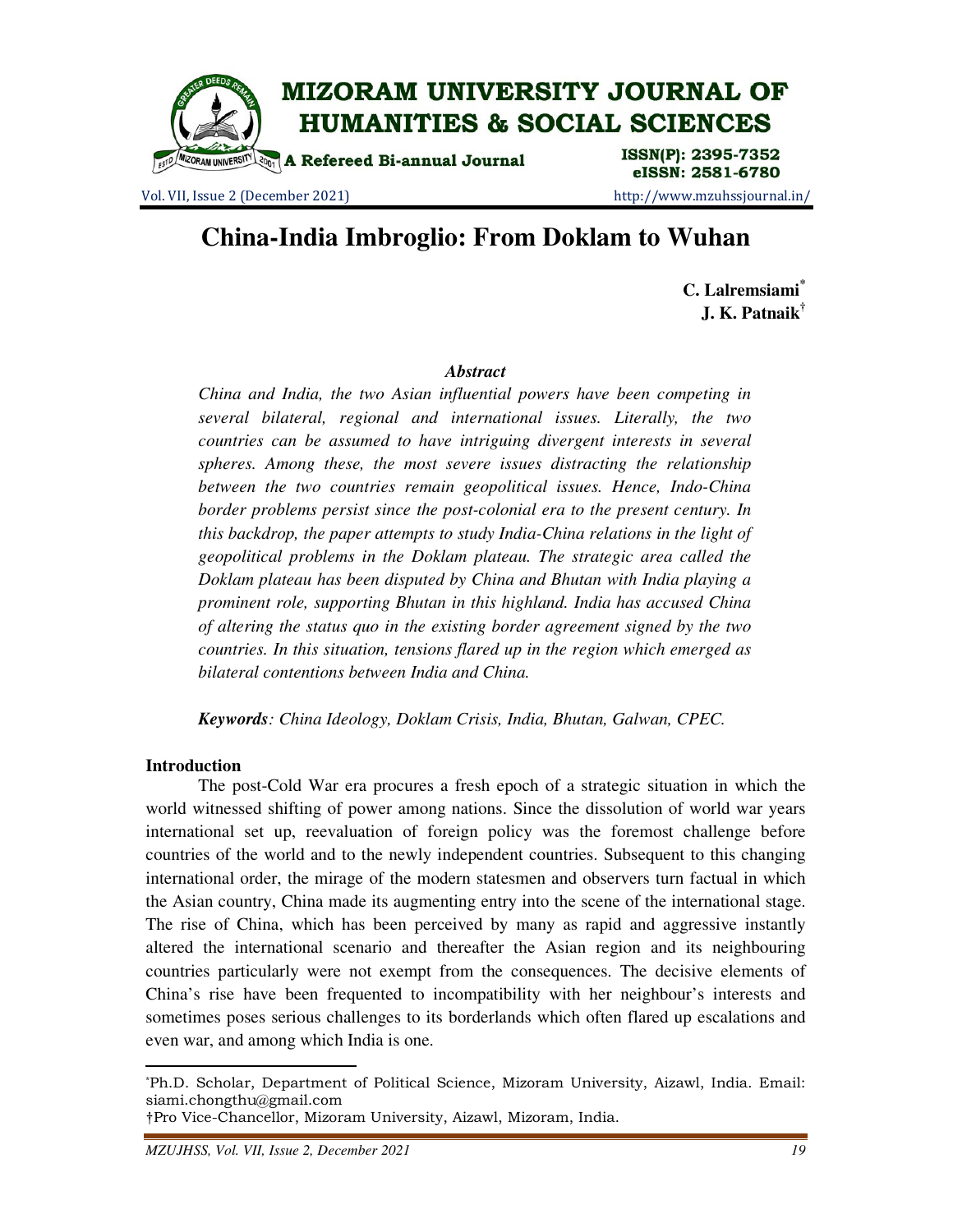The Chinese had maintained long standing centuries of self-sufficient civilization under different dynasties. In their immediate exposure to the world, the Chinese were introduced to perceptive religions and ideologies from the outside world and this immensely guided the morale of the country in a long way which is conspicuous in its global political interplay. In the light of this background, it is necessary to identify how China's rise had impacted its relation with neighbour India with special reference to the Doklam standoff till the Summit between the two countries in Wuhan in 2018. In the present scenario, Indo-China relations accordingly is one of the most influential relations and the boundary dispute between the two nations became one of the most critical challenging issues in the region.

## **A Brief Early Legacy**

 Commercial and cultural contacts existed between India and China, which was predominantly overwhelmed by religious interactions since the  $4<sup>th</sup>$  and  $5<sup>th</sup>$  centuries. The records of India-China relations during the ancient period show that the relationship pathway was smoothed over. The two countries maintained commercial and even diplomatic linkages for centuries with frequent exchanges of official envoys which convey that the two countries' ties were relatively peaceful for a comparatively long period of time. However, the positive trends of Sino-India bilateral ties have been increasingly overshadowed largely by negative inclinations.

 To a greater degree, the British administration was responsible for delimiting the borders of their colony. India is one country that felt the fallacies of these colonial measures. The present differences between India and China started to develop in the early  $20<sup>th</sup>$  century which the British India Government had to handle tacitly several times. The most farreaching consequences in Sino-India relations regarding the boundary line drawn by British India was in 1914 at the Shimla Conference, thereby drawing the official map in 1937. However, the Chinese officials claimed they never accepted the Mc Mohan line which demarcated India and China. It can be analysed that while China and India maintained centuries-old commercial relations, geopolitical problems, since the colonial period it had been a bone of contention between British India, Tibet, and China and practically remains the crux of the paradox in their relations. Meanwhile, it is also admissible that the Chinese leaders in the early  $20<sup>th</sup>$  century remained slightly unaware of neighboring India, probably due to the fact that they were enormously swayed by the ideals and goals of Communist ideology. Their different views on the issue of Tibet formed a formidable and the significant agreement was signed in 1954 called 'Panscheel' to guide their relationship in a light and positive goals.

# **Bilateral Complications**

 Traditional Indian thought has the Mandala doctrine that advocated 'A strong neighbor is an enemy' conceptualization, and its foreign policy doctrine too saw a neighbouring country automatically as an enemy and further, the enemy of a neighbour as a natural ally. Traditional Chinese thought too had a similar 'Two tigers cannot live in the same forest and close neighbours are enemies and farther nations' 'friends' perspectives. This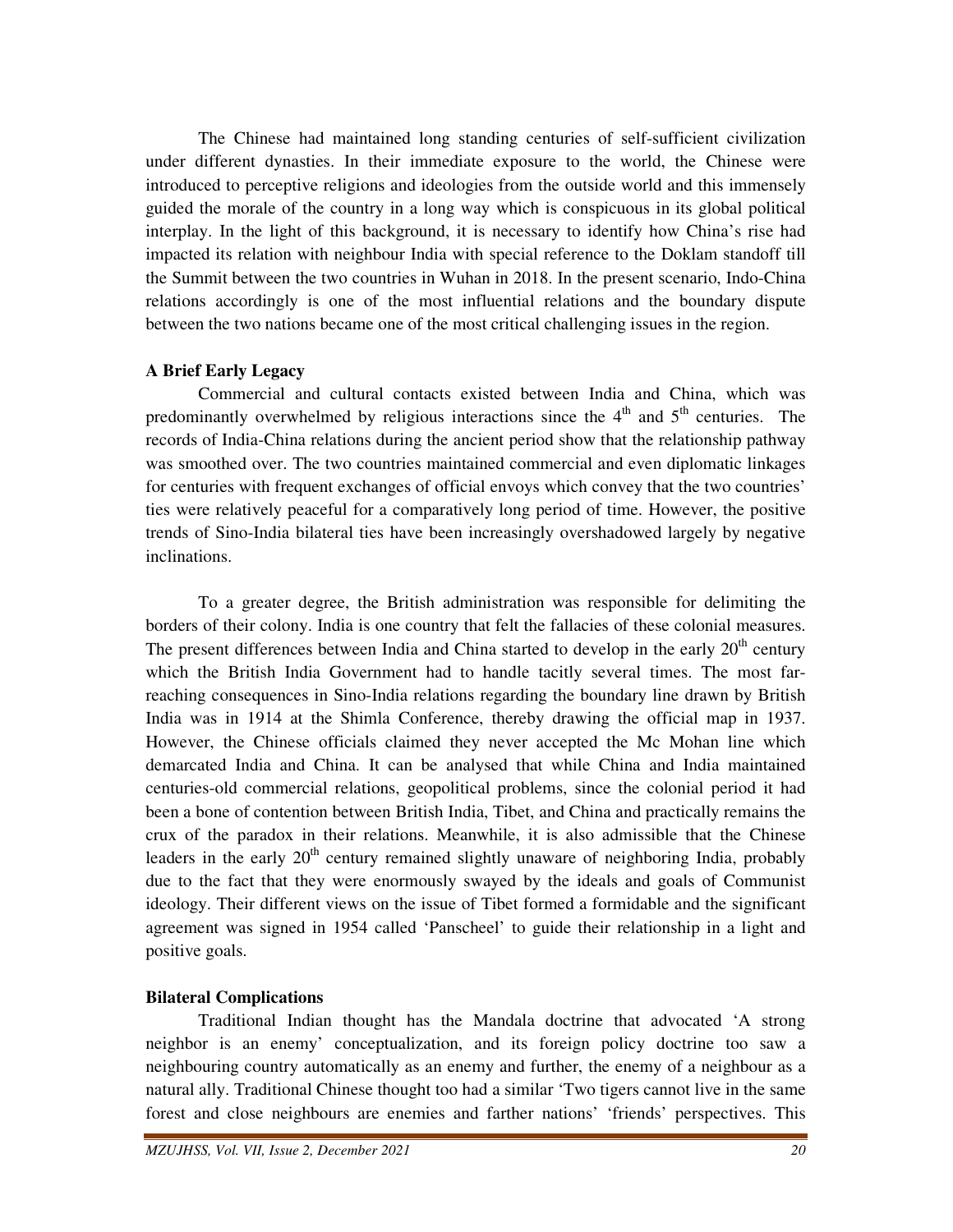doctrine meant for the kingdoms of the old period still carries resonance. Thus, analysts in both countries believe that close neighbours rising simultaneously cannot but be strategic competitors or enemies. They say Asia will witness a high level of competition between India and China, and ultimately, confrontation is inevitable' (Shihai, 2013). In view of the current relations, these maxims run well to a larger extent and the query remains as what rudiments complicate the relationship for the delay of long standing and unending peace?

 Being the two big powers in the region, sharing a 3488 km long border, India and China undoubtedly hold the biggest bilateral confrontation in the east. There are overlapping areas of interest and influence in their multifarious strategies. It is apparent that Sino-India relations are based on mutual suspicion in a bitter security environment. Hence, many observers take different views and interpret the fundamental areas of their clash variedly. In view of their big economy, some regard that the basic and most intensification of the dispute lies in the struggle over the leadership role in the region. While approaches are also made from national security perspective, which is regarded as the fundamental concern of both India and China in dealing with each other. Besides these, it is also analysed by many that the roots of the conflict mostly centered around the geopolitical paradigm. The Cold War politics which set a new direction in international politics had an outlying cost in the bilateral relations and political approaches of both India and China. This atmosphere had been endured for several decades, which led to reshuffling of nation's friends and enemies. Throughout the 1960s following the next few decades, the geopolitical dilemma remains at the top priority of India and China's national security strategy.

# **Ideological Apparatus**

 Ideology has been a principal prism through which Mao looked at the security issues (Li, 2009). This had guided the foreign policy of Mao's China for a long time. The moral stance adopted by India and China during the Cold War era in the international arena were largely shaped by the political moves of superpowers. Moreover, it aligned itself with other weaker nations when the world had undergone strategic changes of cold war and post colonization ambiance. However, Mao's perception changed after the Tibet crisis, Nehru's perspective also experienced a shift from viewing China as a friend to a possible threat. The gradual proximity developed between India and the Soviet Union confirmed Mao's perception of India as a threat to China.

 In the early 1950s, China maintained an 'asymmetrical' approach to the non-Soviet bloc. The newly independent South Asian countries from colonial rule saw China as the greatest enemy of western imperialism. As a result, China and South Asian countries established a framework of quasi-allies. At this time, the first India-Pakistan war took place, leading to concern over India's role in the region. Coupled with India's stand on China's Tibet policy, China felt that if the situation was not properly dealt with, it could lead to war. While India saw Pakistan as its main security concern, for China, the security threat came from the United States' influence in South East Asia and Taiwan (Gancheng, 2013). However, Nehru also denied China claims made by Zhou En Lai in his letter in 1959. Two years later, India fought her first war after independence with China. The post 1962 witnessed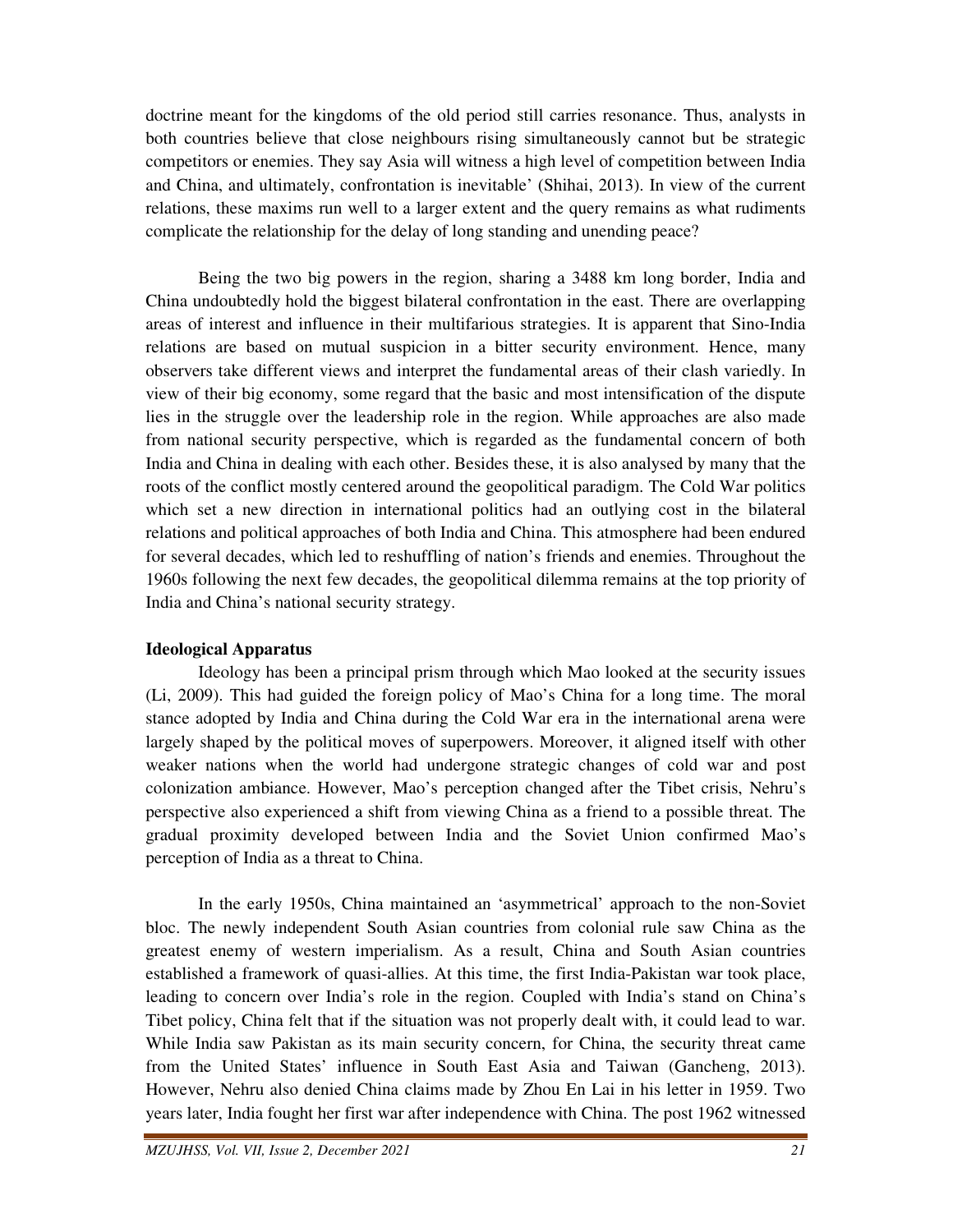major security concern for India and China with simultaneous collaboration of Sino-Pak relations. At this moment, India stood the test of time in its position of neutrality in the Cold War plight. Moreover, Indira Gandhi's perception of China was rather negative. Hence, when she first came to power in 1966, rivalry with China appeared to be an inescapable situation. Throughout her two tenures, Indira Gandhi viewed China with alertness and suspicion. China's ideological pattern entered into a new arena in the 1970's with the coming to power of Deng Xiaoping. Deng's motive in maintaining China's relationship with India lies in prioritizing economic relations. This had raised Sino-India relations to a new level. However, Deng's visionary assertion on political proximity with India through economic cooperation was doubtful. And this was further perturbed by Sino-India geopolitical complications.

#### **The Hardline**

 The all-encompassing relationship between India and China has been influenced and shaped by several circumstances. India conducted the first nuclear test in 1974, thereby becoming a nuclear state and suddenly made its reputation of entering into the big powers club of the world. India's nuclear test aroused speculation of India's position, especially from China. Apart from the historical complication leftover, China-India relations witnessed fluctuations and underwent the worst phase after the direct confrontation in 1962. The 1962 Indo-China war decisively pushed China to refocus its position in relation to South Asia and here India comes to the primary focus of China's foreign policy. Consequently, tensions remained throughout the 1970s and the 1980s saw several efforts for mending relations. In 1988 Prime Minister Rajiv Gandhi visited China and this marked the ice-breaking incident which led to the starting point of normalization. There were positive developments steadily until India tested its nuclear power and got the world's condemnation including China. With several upsides down, the 21st century rotated unexpected turn in the relationship with frequent political front-high level visits. Numerous memoranda and agreements were signed between the two covering comprehensive aspects including the declaration of no war between the two in 2003. All these initiatives aimed at normalization and development of relations in a peaceful manner.

#### **Geopolitical Issues**

 As mentioned earlier, India and China shares a long border, which occupies the core unresolved issues in their bilateral ties. China's enmeshment with India becomes worsened with the proclamation of Tibet as its territory. China today has been in a state of complexities with her bordering countries and with the famous policy of 'salami slicing' tactic, the Chinese government had gradually moved its strategy in her bordering lands and water. The South China Sea is one such tactic China is applying by claiming ninety percent of the waters and are in disputes with the South East Asian countries. In its eastern side China had a territorial dispute with Japan over Senkaku islands or Diaoyu islands. Territorial conflicts in the western part of China centered around the Mc Mohan line shared with India. From Aksai Chin to Arunachal Pradesh in India, heated tensions and even war happened between the two. However, among these conflicts, Doklam territorial skirmishes proved exclusively crucial in the bilateral relations of India and China truly noteworthy in the current times.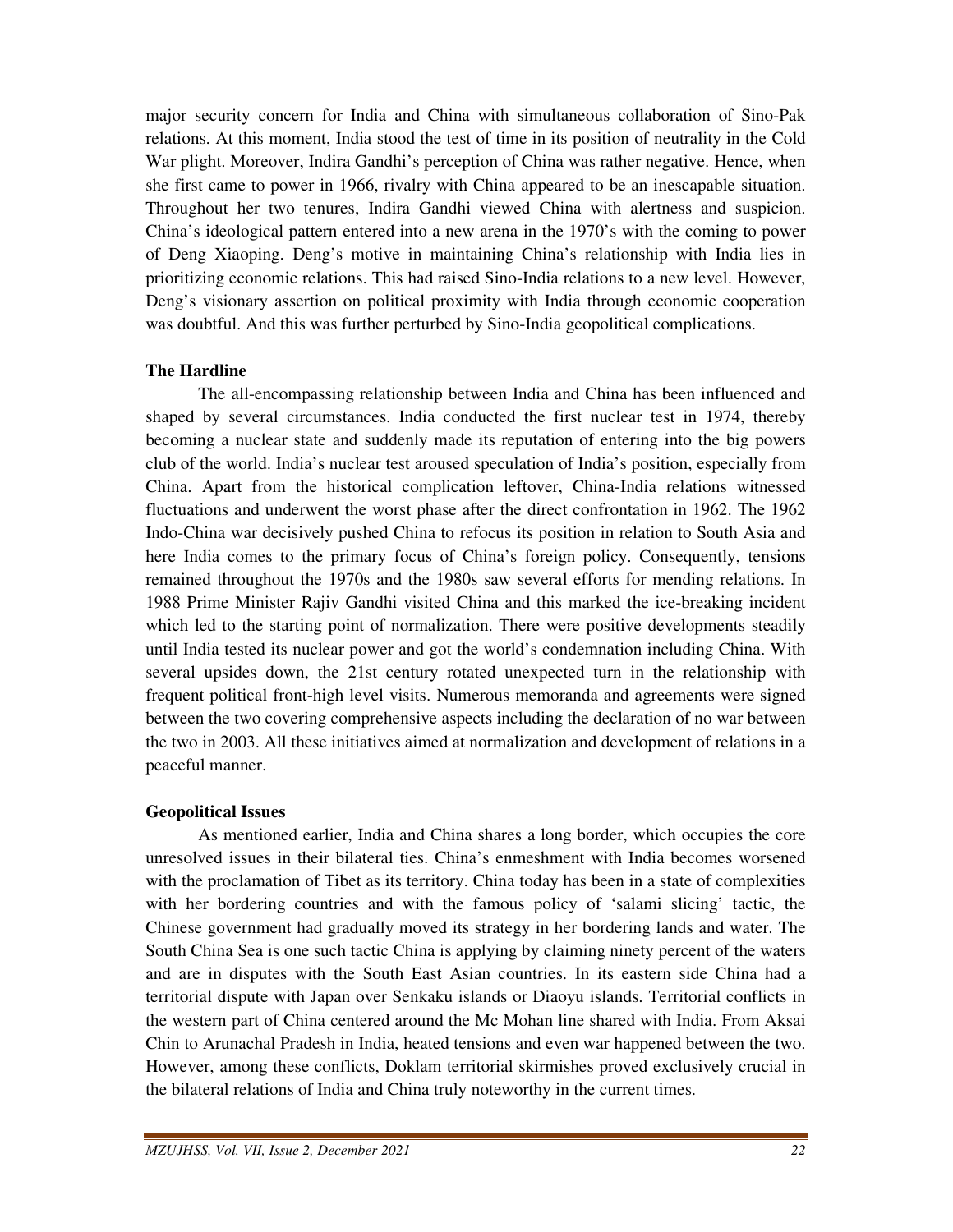The strategic trajectory of the Asian powers such as China, Bhutan and India, commonly identify it as 'Doklam' or 'Donglang' plateau which was a flash up point in the news in2017. Bhutan has been geographically sandwiched between two enemies. The 89 long square kilometer do not necessarily seem to be inhabited by people nor does serves energy of valuable quantity. However, the so called 'Doklam' remains a zone of contention among these three countries in the current decade and it has been one of the significant arenas in redefining the relations of the two Asian powers- India and China. This area is a trijunction of Bhutan in the east, India in the west and Tibet in its northern side. The crux of the tensions which flared up in this area is certainly the question of ownership of this tiny belt. Accordingly, it is necessary to examine why ownership of this particular area emerged so crucial.

 Apparently, China and Bhutan are in constant squabble on the entitlement of this region. Both sides brought out their respective maps highlighting the Doklam plateau as their territory. The official map of Bhutan in 1959 stipulating Doklam as its territory. The Chinese side on the other hand also recurrently shows it as its own. Both countries claimed on the basis of historical grounds, the Chinese upkeeps its claim according to the 1890 Convention of Calcutta between India and British which states that the boundary of Sikkim and Tibet shall be the crest of the mountain range separating the waters flowing into the Sikkim Teesta and its affluents from the waters flowing into the Tibetan Mochu and northwards into other rivers of Tibet (Yi, 2018). The line commences at Mount Gipmochi on the Bhutan frontier and follows the above-mentioned water-parting to the point where it meets Nepal territory (Yi, 2018). However, the Tibetans refused to accept on the ground that no Tibetan representative was present or took part in the negotiations.

 According to the claims made by the Chinese, Doklam is an inseparable part of Tibet (Prasanna, 2021). On the contrary, the Bhutanese government while accepting Doklam as a disputed territory never capitulate its claims. Since the 1960's both China and Bhutan were vociferous of their assertions condemning each other for crossing their respective proclaimed soils. Despite the fact that several talks on boundary issues were held between the two since 1984 and agreement on maintaining a peaceful status quo were made, no substantial breakthrough has been reached till today. Bhutan has been locked in a border dispute with China for decades and since 1984, the two sides have held 24 rounds of border talks (Jha, 16).

 From China's perspective, the Doklam area nonetheless grasps historical asset, however, it is more skeptical that India's geographical proximity hold a more critical place in Beijing's thinking. From the package deal offered by China to Bhutan in 1996 containing its agreement to withdraw some portion of its claims in the Northern part of Doklam in exchange for north-west Bhutan controlled Doklam area, an area adjacent to India's Siliguri. But Bhutan never agrees with Beijing's persuasion. In a move to change the status quo, the Chinese side started construction of road from Yadong towards the southern part of Doklam and this has pushed India de-facto entering into China-Bhutan territorial conflict. India rapidly criticized China and accused China of crossing the border illegally. On 16 June 2017, in an attempt to prevent road construction, Indian Armed Forces entered the disputed area by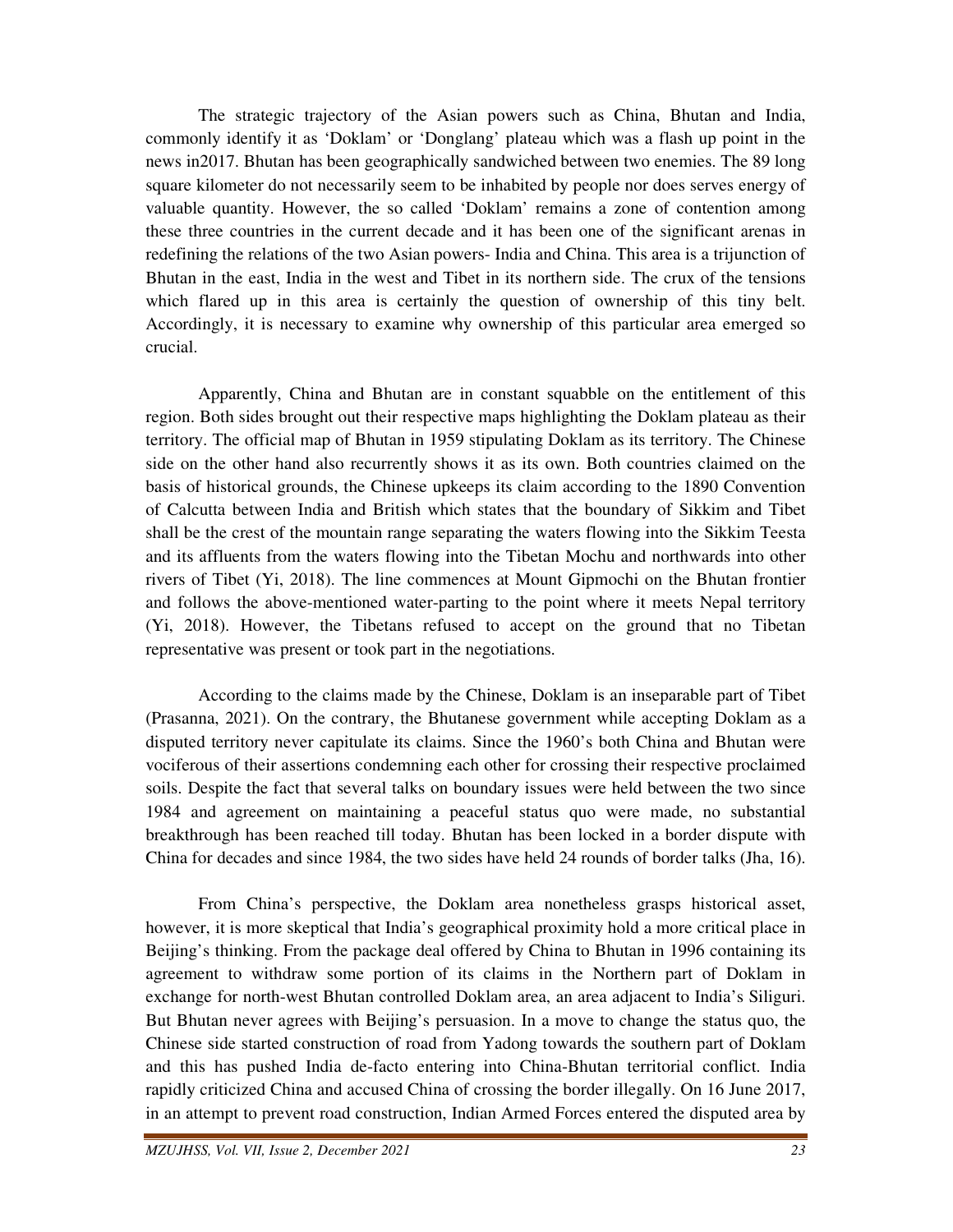crossing the border, and a military standoff between Indian troops and the People's Liberation Army (PLA) remained till 28 August 2017 when both sides agree to withdraw their forces. The Bhutanese government severely condemned and criticized China for constructing roads within its territory. However, the Chinese government made its position stronger by claiming the disputed area as its own.

 Violation of agreement or changing status quo in any conflict is no small measure for involved parties in international relations. From a common perspective, the opposing country entering the border without its prior consent emerged as a precarious incident. In the real sense of the term, the Chinese were constructing roads at the southern portion of Doklam area where the Bhutanese government proclaimed territorial sovereignty. Further, it was a direct violation of the agreements signed between China and Bhutan in the past and specifically the 1988 and 1998 agreements of both sides to maintain the status quo. Surprisingly, the Bhutan Government made a press statement only on 29 June 2017, condemning Chinese activities in its own territory. However, the only response from the Bhutanese side was its official statement and that no army was sent to the disputed area.

## **India Factor in Doklam Crisis**

 Today, any discussion on the disputes in the Doklam plateau is incomplete without stating the role of India. India, though mentioned frequently, or even more prominent than Bhutan in the Doklam conflict is a non-claimant state involved in the dispute. Disputes over Thimphu and Beijing over the territorial issue have distinct significant implications for India perceptibly to its security concern. India believes that if China controls the Doklam plateau, it will severely hamper India's national security in its northeastern border due to the fact that India's mainland being connected with its northeastern states by a narrow belt in Siliguri which is adjacent to China's claim of the Chumbi valley. Consequently, China-Bhutan rivalry over the tiny valley can in no term be ignored by India.

 Bhutan is a tiny country in the Himalayan zone, fortunately, or unfortunately sandwiched between the two contending influential countries. The neighbor India shared a special relationship with Bhutan and remains a protected state of India. India assists Bhutan in terms of giving frequent training to its military force. The Treaty of Perpetual Peace and Friendship with India signed in 1949 offered India the advisory role and military assistance of Bhutan's foreign policy (Kumar, 2019). As an affirmation of the existing cordial ties, another friendship treaty was signed in 2007 which added India's autonomy in Bhutan developmental process and foreign affairs. The recent Chinese aggressiveness and offensive policy massively infuriated India and India's quick reaction to Chinese territorial expansion is a glare illustration of the deeper Delhi-Thimphu ties.

 The inquisitiveness of India in China-Bhutan territorial conflicts and India's stands by Bhutan is seen by many as a reaction to the increasing cordial relationship between China and Pakistan. China in the recent years has prompted policies which is well beneficial to India's neighbouring countries. China impelled huge investment for the implementation of China Pakistan Economic Corridor (CPEC) which passes through the disputed area of Gilgit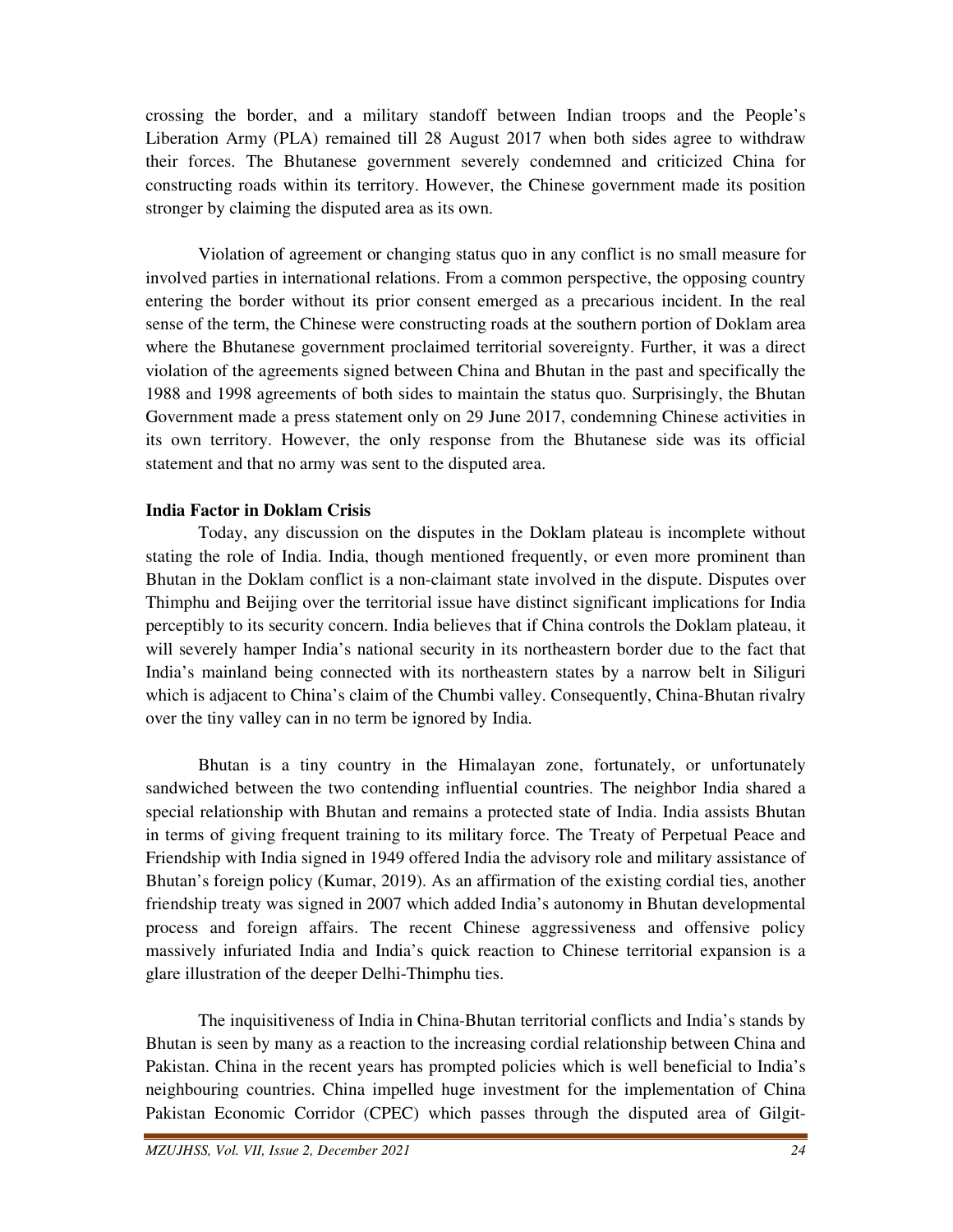Baltistan in Jammu and Kashmir. Moreover, the Chinese Foreign Ministry has bluntly announced its assurances and support to Pakistan on the issue of Kashmir conflict. India's control over Jammu and Kashmir is a matter of ample security concern for China due to multifarious reasons ranging from Aksai Chin to successfully implementing CPEC. There are around 20 places along the LAC where the claims of both the countries overlap besides Aksai Chin and Arunachal Pradesh which China claims as its own territories. The confusion has resulted in frequent intrusions by the army into each other's territories in the past several years. At the same time, there are Sinologists and a section of Indian government officials who are less optimistic and doubtful of an early resolution of the border dispute between the two countries. "In addition, when armed forces face each other in the field small mistakes can quickly escalate into major confrontation" (Bhattacharya, 2019). The Doklam crisis happens to be a test of time between India and Bhutan for their longstanding friendship built on common legacy. However, this test proves a strong complimentary that existed between these two countries which enhances the significance of the role played by Bhutan in India's security situation. On the other hand, China never failed to acknowledge the budding Delhi-Thimphu ties, thereby initializing its willingness to build pragmatic cooperation particularly in terms of peacefully resolving boundary spat with Bhutan. Despite having no diplomatic relations, Beijing sought to mend its fragile links and adopted soft diplomacy with Bhutan to compete with its rival India.

 Acknowledging the vitality of Bhutan and its sensitivity to India's national security arena, India had been fostering its relationship and build more political engagement with Bhutan. In recent years, India started providing more technical assistance to Bhutan and the two countries' economic relations had grown enormously with a reach of 92.28 billion in 2018 (Taneja, Bimal, Nadeem , & Roy , 2019), 96.47 billion in 2019 and 94.89 billion in 2020 (India-Bhutan Trade Relations, n.d.). The political leaders of India often remind Bhutan for its special position in the heart of India.

 Having been said that India and Bhutan maintained special relationship overtime and India hugely remains exasperated at the infringement of the neighbour Bhutan's sovereignty, the Bhutanese government moderate feedback on Chinese activities pose a question on Thimphu's actual situation. Some observers were contemplating that Bhutan is maintaining a calculating balance between India and China and did not want the situation got worsened. On the other hand, the accelerating growth of Chinese economy and its influences in international arena makes Thimphu cynical of its special relations and security dependence on India.

India remained deeply concerned on the actions of China. India's standpoint on the trijunction of China, Bhutan and India was based on the 2012 agreement between Beijing and New Delhi. On 30<sup>th</sup> June 2017, the Ministry of External Affairs, Government of India made a statement upon which any change in the status quo at the tri-junction points is in violation of this understanding(Recent Development in Doklam Area, 2017). The Doklam issue had added another point of complications regarding the 'special relationship' of India and Bhutan.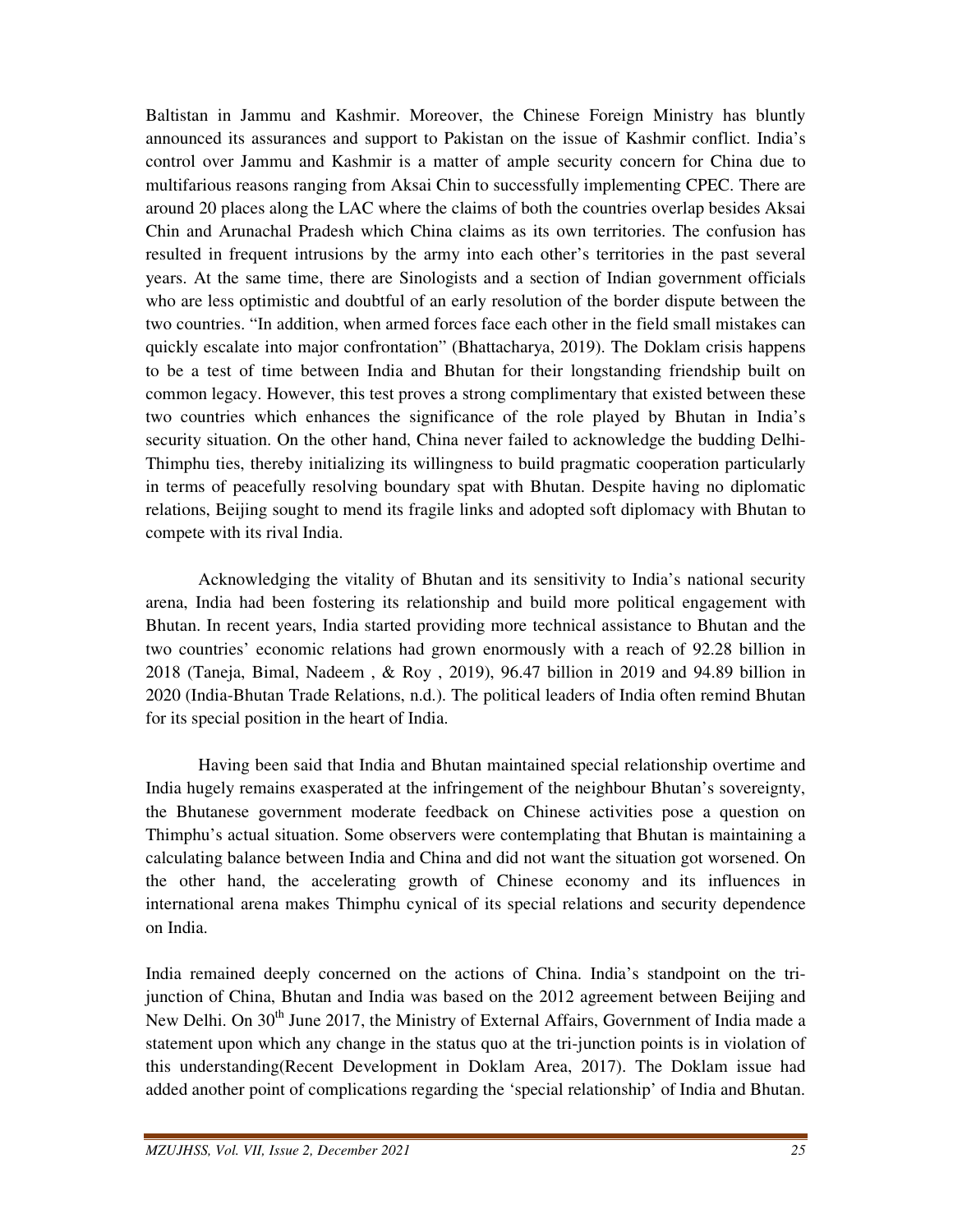#### **Wuhan Summit**

As the current century unfolds, a remarkable constructivist approach in the  $21<sup>st</sup>$ century was taken by both countries in innumerable ways. On  $28<sup>th</sup>$  April 2018, the first ever informal summit was held in the Chinese province of Wuhan between Prime Minister Modi and President Xi Jinping. Prior to the announcement of the Summit, the world closely watched the details and outcome of this summit. Unlike earlier bilateral talks, no formal documents were discussed between the two in this summit. However, the significance of Wuhan Summit lies in the fact that it could be an ice-breaking event in the bilateral relations or could turn out to be a meager adjustment to the existing complex scenario.

 The informal summit between Indian Prime Minister Narendra Modi and Chinese President Xi Jinping may not be "a milestone in bilateral relations" as sections of the Chinese media have suggested, but it certainly has the potential of changing the trajectory of Sino-Indian relations in a positive direction (Pant, 2018). The distinctive attribute of this Summit lies in the fact that both leaders have the rare occasion for exchanging opinions in a relaxing mode. Since it is an informal summit, there were no fixed purposes of discussion. However diverse range of issues were well covered by the two leaders ranging from bilateral to global importance. Both leaders assessed various opportunities to work together and the earlier possibilities of resolving boundary issues and other mis-understandings. The two leaders expressed their support for the work of the Special Representatives on the India China Boundary Question and urged them to intensify their efforts to seek a fair, reasonable and mutually acceptable settlement (Ministry of External Affairs, 2018).

 Several rounds of talks and agreements were signed between the two Asian giants since the Doklam standoff and before, the meeting in Wuhan is regarded by many as a new chapter in Beijing-Delhi ties. But this may not be sufficient for building lasting peace and stability. Frequent high-level political talks still do not ensue each other's support in international arena, like, China's opposition to India's entry in Nuclear Supplier's Group, India's efforts for permanent membership, etc. Till today, no structural changes have been witnessed into the framework on the analysis of bilateral relations. However, it is clear that Wuhan Summit served an important signal for both country's determination for diverting a more deteriorating situation.

 The second roundtable of Wuhan Summit was hosted by India in the state of Tamil Nadu on 11 October 2019. In this informal summit, the two leader's emphasis centered around moving from past indifferences that hinder the relations and focused more on the cooperative prospects. The success of the two informal summits can hardly be measured and calculated. The Wuhan and Mamallapuram summits can be regarded as a thaw of tension in Indo-China disputes. Nevertheless, there is a clear indication that both countries still hardly step back from their constant positions. The Chinese Foreign Ministry supports Pakistan's stand on Kashmir issue and openly objected India's revocation of Article 370. In viewing the current condition, it appears that both countries hold the relationship by improving several sectors like technology, economy, education etc. by keeping aside the hard-key areas of conflicts. From the assessment of the behaviors of both India and China, it is apparent that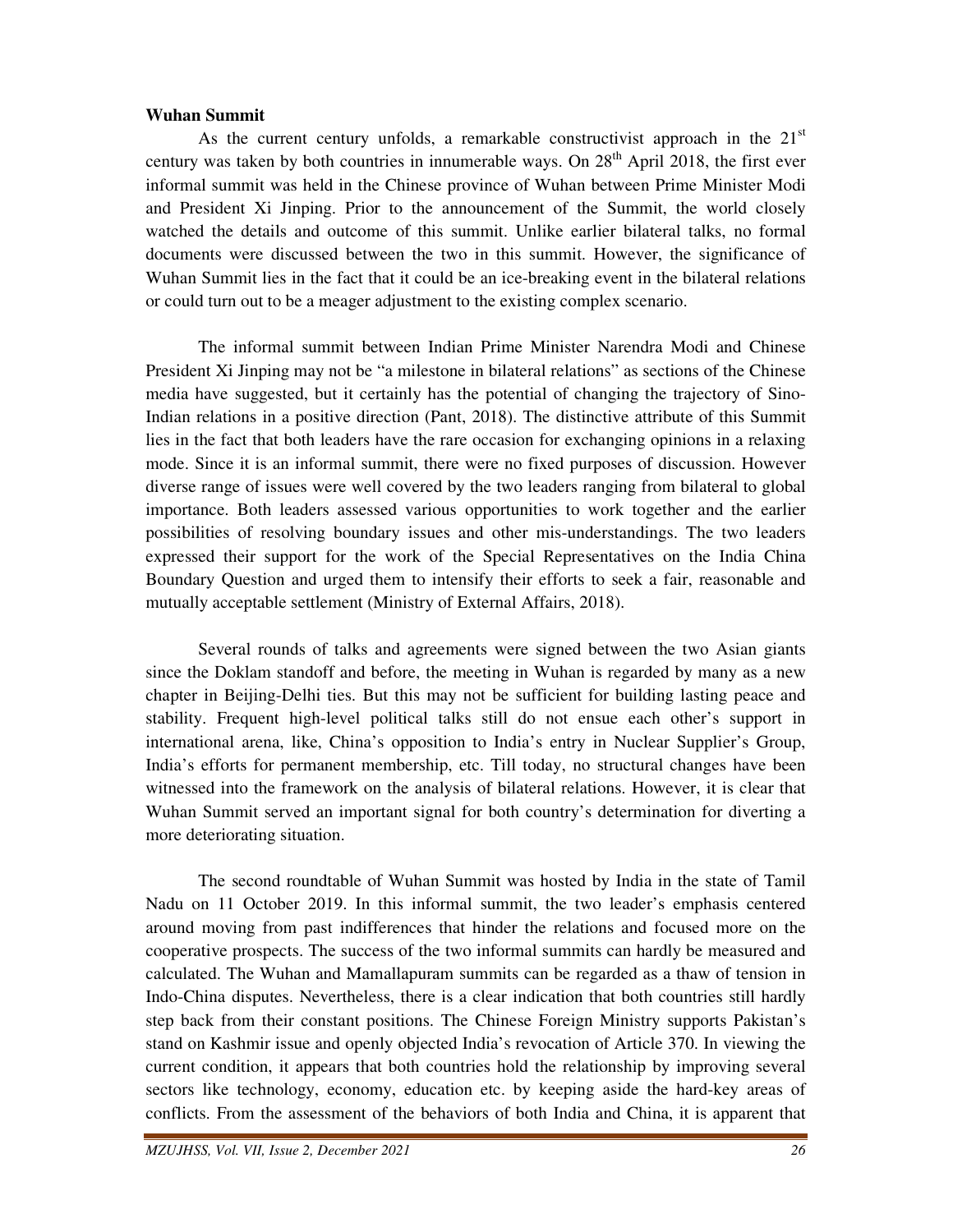any change or action of one side is bound to have ramifications over other or in the bilateral relations in general. The questions remain as to whether these two countries really wish to end the conflicts or for any better none will be capitulated until the situations ends at their own favor. Meanwhile, it is also a bitter truth that a win-win situation is quite pessimistic, especially in the context of Galwan incident where more than 20 Indian soldiers were injured. On 15<sup>th</sup> June 2020, India-China Galwan valley military clash happened in the eastern Ladakh. This had sparked a war-like situation; however, the situation has cooled down following 11 rounds of military-level talks between India and China, and both countries agreeing to deescalate (Recalling Galwan Valley clash incident – when India lost 20 soldiers at LAC on June 15 last year, 2021) The Galwan incident had added heated provocations in Sino-India relations.

 Now, it is high time for both countries to find an innovative way and deeper field of cooperation. Mutual perception of security between these two states is necessary for overcoming mistrust and tensions, and instability. In order to contribute to a more peaceful regional and international environment, both countries need not only avoid war and stabilize the relations while conspiring on the back. The post-Wuhan summit situation proves that indifferences in one aspect led to negative actions of others which is truly a tit-for-tat action. The future calls for factors necessary for healthy and stable relationships with mutual cooperation and strategic trust. Meanwhile, it is interesting to note that a fresh impetus was made recently by China and Bhutan, signing a virtual agreement on a 'three-step roadmap' on 14<sup>th</sup> October 2021, the detail of which are yet to be declared.

#### **Conclusion**

 The Chinese hold the reputation of having mighty successive dynasties over thousands of years. Therefore, the rise of China has been seen by many as a resurgent from its antique splendor. To its neighbours, the corollary of the dramatic rise of China proved to be somewhat assertive and complex. Awareness of its geopolitical possession and the feeling to take back its claimed missing territories have been a critical attribute of China's rise and this further directs its foreign policy perspectives. While the Chinese strongly asserts that its rise and growth is peaceful, however it may be doubtful for many observers and particularly to its competing countries. There are several multilateral regional and international platforms in which China and India are working cooperatively, however, these prove insufficient in view of the current complexities. All these forums proved well sufficient for normalizing tensions but not for ending security competition and long-term bilateral conflicts. It is apparent that there are uncountable talks held between the two leaders, but indirectness and discursiveness still dominated the environment. Smaller nations having disputes with China are welcoming external powers interference, which is quite evident in South China Sea dispute and the recent Doklam crisis. Therefore, Bhutan regards India as a natural big brother which can be relied upon. China and India need peaceful environment, which is highly consequential for regional and global environment. On the other hand, it appears that these two countries relationship is more anarchic that it appears and cooperation with competition is far reality. Had they not been sharing a border; the story be possibly different. Therefore,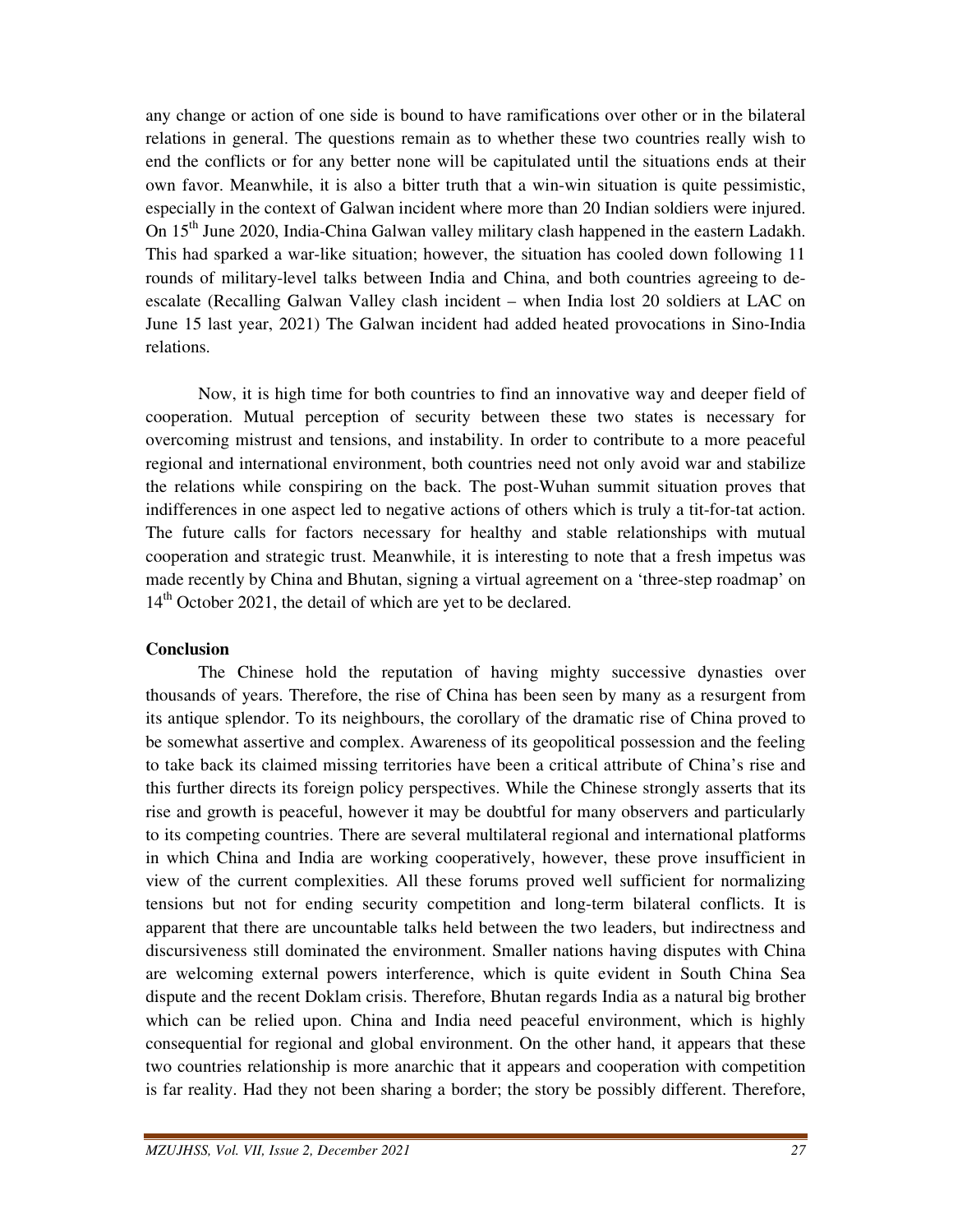the most basic need of the time is to move forward from being beating around the bushes and get the hardline problems over it.

\*\*\*\*\*\*\*

# **References**

- Shihai, S. (2013). Building Sun Shihai. Building Mutual Trust Between India and China: A Comment. In T. Chung, Z. Minqiu, & R. Thakur, *Across The Himalayan Gap A Chinese Quest for Understanding India* (pp. 235-243). New Delhi : Konark Publishers Pvt. Ltd.
- Li, L. (2009). *Security Perception and China-India Relations.* New Delhi: KW Publishers Pvt. Ltd.
- Gancheng, Z. (2013). China's South Asia Policy: The role of Balance and Stability. In Z. Minqiu, R. Thakur, & T. Chung, *Across the Himalayan Gap: A Chinese Quest for Understading India.* New Delhi: Konark Publishers Pvt Ltd.
- Bhattacharya, R. (2019, May 21). Retrieved August 4, 2019, from The Diplomat: https://thediplomat.com/2019/05/china-india-border-talks-remain-stalled-amid-mapburning-controversy/
- Pant, H. (2018, May 1). *The DIplomat.* Retrieved August 6, 2019, from https://thediplomat.com/2018/05/modi-and-xi-in-wuhan-bringing-normalcy-back-tothe-india-china-relationship/
- *Ministry of External Affairs.* (2018, April 28). Retrieved August 2019, from https://mea.gov.in/pressreleases.htm?dtl/29853/IndiaChina\_Informal\_Summit\_at\_Wuhan
- Prasanna. (2021, February 5). *1967 India China War | Awards, Details, Importance and Casualties of India China War.* Retrieved October 2021, from CBSE Library: https://cbselibrary.com/india-china-war/
- Kumar, K. (2019, July 5). *India losing grip of Bhutan? China on the edge.* Retrieved October 2021, from Modern Diplomacy: https://moderndiplomacy.eu/2019/07/05/india-losinggrip-of-bhutan-china-on-the-edge/
- Yi, Y. (2018, August 2). *Full text of facts and China's position concerning Indian border troops' crossing of China-India boundary*. Retrieved October 2021, from XinhuaNet: http://www.xinhuanet.com/english/2017-08/02/c\_136494625\_2.htm
- Taneja, N., Bimal, S., Nadeem, T., & Roy, R. (2019, August). India-Bhutan Economic Relations. Indian Council for Reasearch on International Economic Relations.